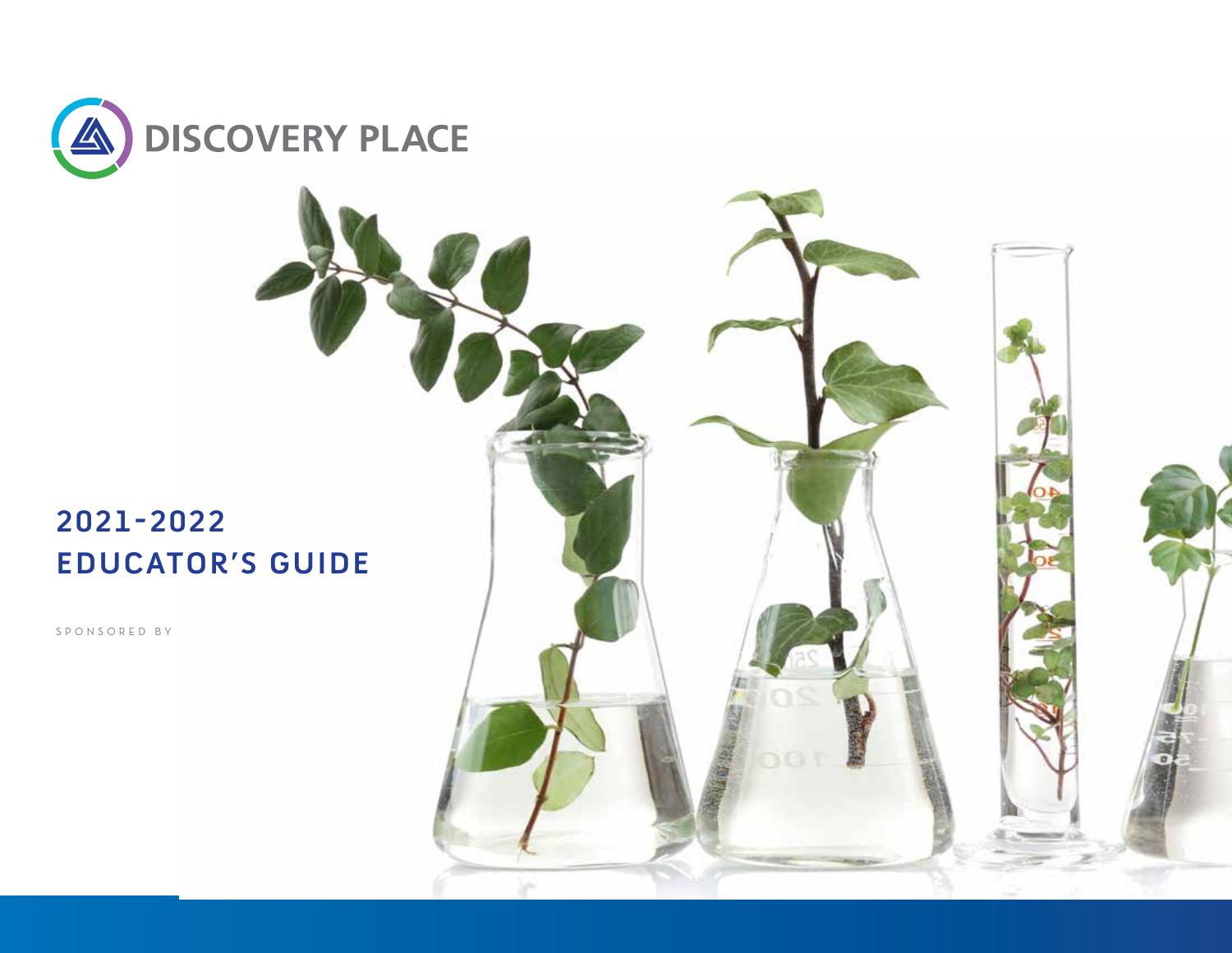

# **Ever wonder how to transform science, technology and nature for your students?**

Through a network of four hands-on museums in three different cities as well as educational outreach programs, Discovery Place is a leader in STEM education in the Carolinas and beyond.

The foundation of our educational approach is rich, multidisciplinary, interactive learning that will propel your students to be successful now and in 2030. Discovery Place wants to be your partner in building a STEM community!

We offer multiple opportunities that can be combined for maximum educational impact. Imagine combining a world-class field trip and class for students with a special event at your school for families.

We look forward to partnering to serve your students, families and teachers in this fast-changing world.

#### **COVID-19 SAFETY**

Whether you bring your class to one of our Museums or welcome us into your classroom, you can rest assured that we have safety down to a science. We have modified our most popular Outreach programs to address the health and safety of all our students and partners. These updated programs allow for students to engage in hands-on, high-energy learning experiences in science, technology and nature while maintaining a safe environment for everyone. We also offer Virtual Classes and Virtual Assemblies that you can stream live from anywhere.

All programs meet NC Health and Human Services (NCDHHS) Standards for Schools.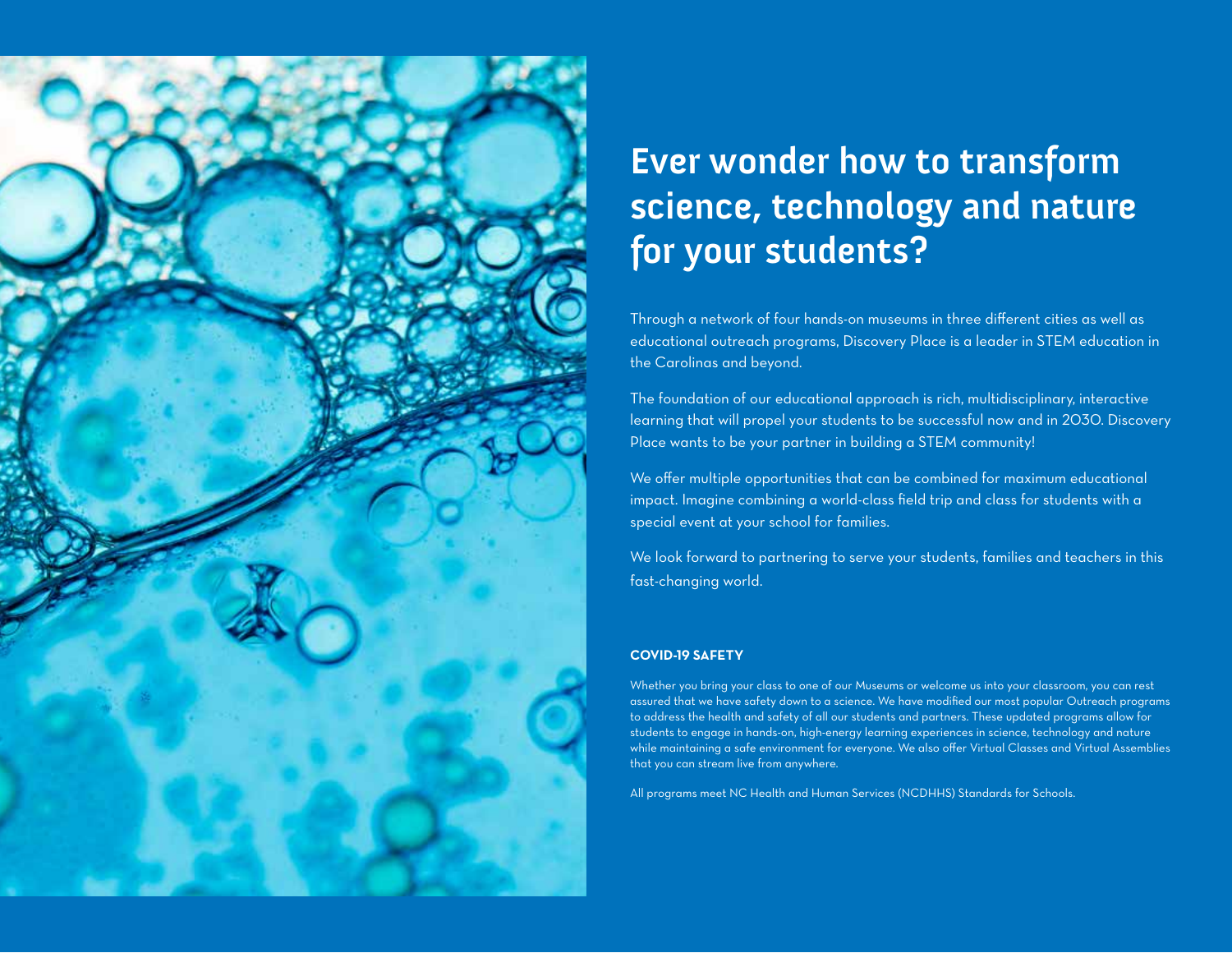

# **Early Childhood Classes**

Early Childhood Classes are intentionally designed for our youngest learners. These inquiry-based classes will have children building their emergent STEM literacy skills through hands-on exploration of topics such as sound, weather, forces and the amazing world in which we live.

**50 Minutes Minimum 15 Students Dates & Times Customizable 301 N Tryon Street,**

**Charlotte, NC 28202**

# **Grade Pre K – K**

#### CLASSIFYING CRITTERS NC: K.L.1, SC: K.S.1, CD-14, CD-15, NGSS: K-LS1-1

Children will be introduced to some of the Museum's amazing Animal Ambassadors. These lively Museum residents will help guide children's observations and questions as they discover similarities, differences and the defining characteristics of groups of animals.

#### DIG INTO EARTH SCIENCE NC: K.P.2, SC: K.P.4A, CD-1

Children will explore the world beneath their feet as they use science tools, including magnets and scales, to measure and describe properties of earth materials. They will determine uses for natural materials and discover living and nonliving things in the soil.

#### I LIKE TO MOVE IT, MOVE IT NC: K.P.1, SC: K.S.1, CD-15, K-PS2-1

Children will explore the effects of forces, including pushes, pulls and gravity, on the motion of objects by conducting investigations and attempting unique challenges. They will work together to test ways forces can manipulate the motion and position of objects in the classroom.

#### MINI METEOROLOGISTS

#### NC: K.E.1, SC: K.E.3, CD-10, CD-15, NGSS: K-ESS2-1

Children will become the scientists as they use tools to develop skills, including measuring, comparing, collecting data and making weather predictions.

#### OPERATION RAINFOREST

NC: K.L.1, SC: K.L.2, CD-14, CD-15, NGSS: K-LS1-1, K-ESS3-1

Children will explore the rainforest in Discovery Place Science's World Alive to practice observation skills and compare the plants and animals that call the rainforest home. They will discuss ways their lives are impacted by the rainforest and how they can help protect it.

#### Discovery Place cares about our teachers!

Did you know that teachers receive complimentary general admission to any one of our four locations?

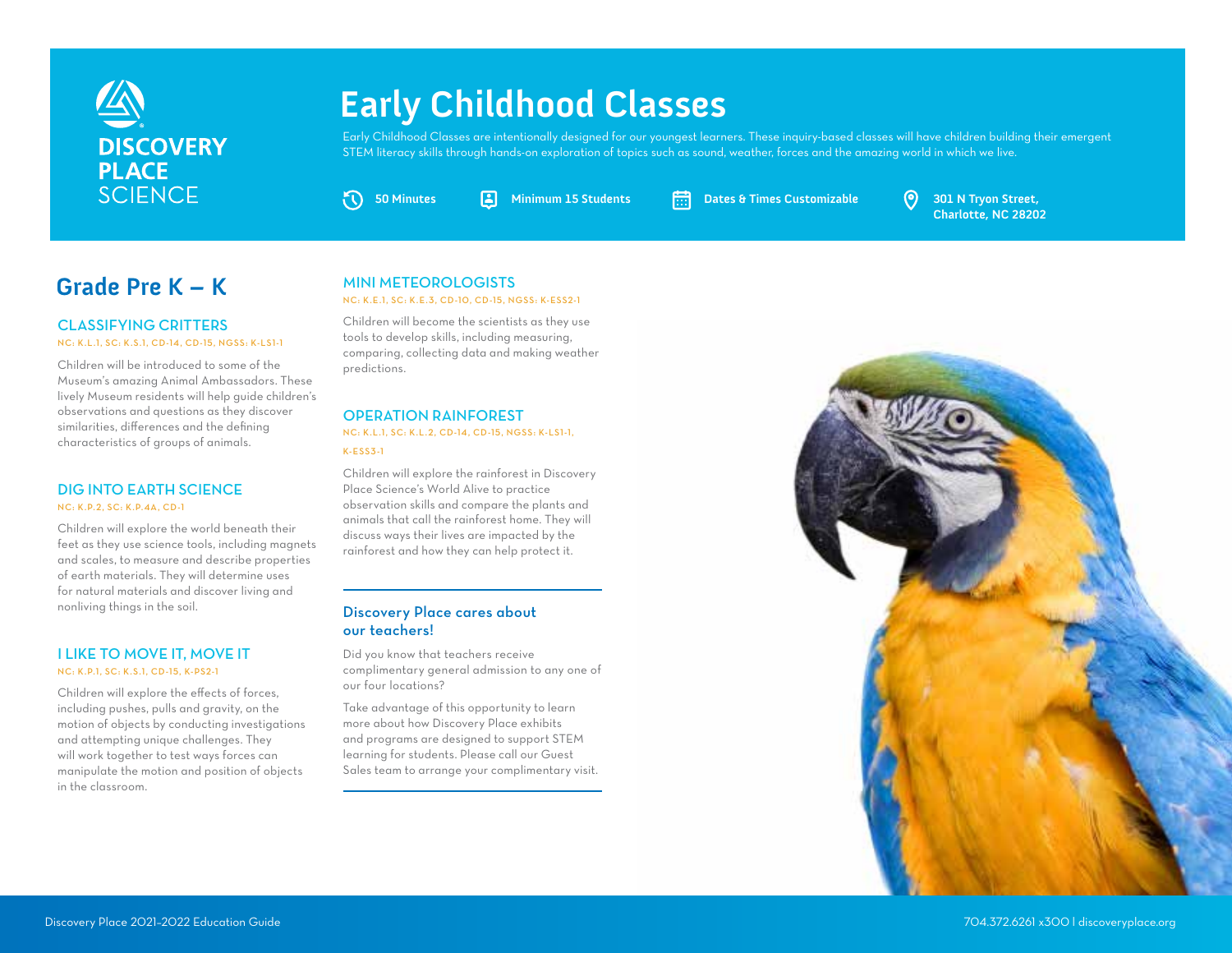

# **Lab Classes**

Discovery Place Science labs are dedicated to the exploration of an array of topics, including matter, energy, biotechnology, plants, animals and the maker movement. Explore the amazing world in which we live through hands-on, inquiry-based activities that cultivate science and engineering skills.

**50 Minutes Minimum 15 Students Dates & Times Customizable 301 N Tryon Street,**

**Charlotte, NC 28202**

#### CAN YOU HEAR ME?

NC: 2.P.1, NGSS: 1-PS4-1

Students will conduct investigations to test how vibrations create sound and will experiment with changing a sound's pitch and volume.

#### ENGINEERING SOLUTIONS

#### NC: EEE.CR.2, SC: 1.S.1B, 2.S.1A, NGSS: K-2-ETS1-1, K-2- ETS1-3

Students will follow the steps of the engineering design process by asking questions, gathering information, determining problems and brainstorming solutions. They will then test their solutions and discuss improvements as they explore different branches of engineering.

#### EVERYTHING MATTERS

NC: 2.P.2, SC: 2.P.3, NGSS: 2-PS1-1

Students will observe and experiment with different states of matter, including solids and liquids, to determine their distinct physical properties.

#### HUNTING FOR HABITATS NEW NC: 1.L.1, SC: 1.L.5, 2.L.5, NGSS: 2-LS4-1

Students will explore various habitats by testing adaptations and observing specimens to determine where certain plants and animals live and how these organisms are able to survive in each unique habitat.

#### WEATHER WATCHERS NC: 2.E.1, SC: 2.E.2, NGSS: ESS2.D

 $\sigma$ 

Students will collect weather data using appropriate scientific instruments and will then use those qualitative and quantitative measures to describe and predict weather patterns.

# **Grades 3 – 5**

#### ANIMAL BEHAVIOR AND **ADAPTATION**

#### NC 4.L.1, SC 4.L.5B, NGSS 3-LS4-4

Observe fascinating behaviors and adaptations of animals. Students will explore a variety of living things and participate in guided-inquiry activities. Live animal encounters enhance the experience.

#### EARTH, MOON & THE GREAT BEYOND

#### NC: 3.E.1, 4.E.1, SC: 3.E.4B.2, 4.E.3A.1, 4.E.3B.1

How well do you know your solar neighbors? Students will create a scale map of our solar system while learning about other planets as well as conducting an inquiry investigation on the moon's phases.

## Grades 1 – 2 WEATHER WATCHERS ECOSYSTEM EXPLORATIONS

#### NC 5.L.2, SC 5.L.4A.2, 5.L.4B.4

Put on your safari hat and get ready to travel. Students will discover characteristics of each biome and get up close and personal with live animals.

## FORCE & MOTION

NC: 5.P.1, SC: 5.P.5A

Feel and see the forces around us. Students will experiment with Newton's Laws of Motion through a variety of activities, then try to harness those laws in a final team challenge.

## MOTORS, CIRCUITS & ART

#### NC: 3.V.2, 3.V.3, 4.V.2, 4.P.3.1, 5.V.2, 5.P.1., NGSS: 4-PS3-4, PS3B

Go beyond conventional art by engineering a bot that can draw on its own! Discover the parts of a circuit and learn about the role of conductors and insulators. Using the design process, students will collaborate to create Drawbots that will move around and draw freely.

#### MOVE IT OR LOSE IT NC: 3.L.1.1, 3.L.1.2, SC: 4.L.5B.1, NGSS: 4-LS1-1

## Students will explore the structure and functions of the human skeletal and muscular

systems of the human body through a variety of guided inquiry activities and the examination of real human specimens.

#### OHM MY CIRCUITS

#### NC: 4.P.1, 4.P.3.1, SC: 3.P.2A.4, NGSS: 4-PS3-2

Conduct hair-raising experiments with a Tesla coil while students learn the difference between static and current electricity, build a circuit, investigate magnetism and make an electromagnet.

#### WHAT'S THE FORECAST? NC 5.E.1.1, 5.E.1.2, SC 4.E.2A.2, 4.E.2B.1

Develop a sunny outlook by conducting weather experiments. Students will use data collection software to analyze wind speed and get an in-depth look at the water cycle.

## WHAT'S THE MATTER?

NC: 3.P.2, SC: 3.S.1.A.1, 3.P.2A

Don't let the phase fool you – it's all matter. Through a series of hands-on experiments, students will better conceptualize atomic movement in different phases and better understand how density affects objects.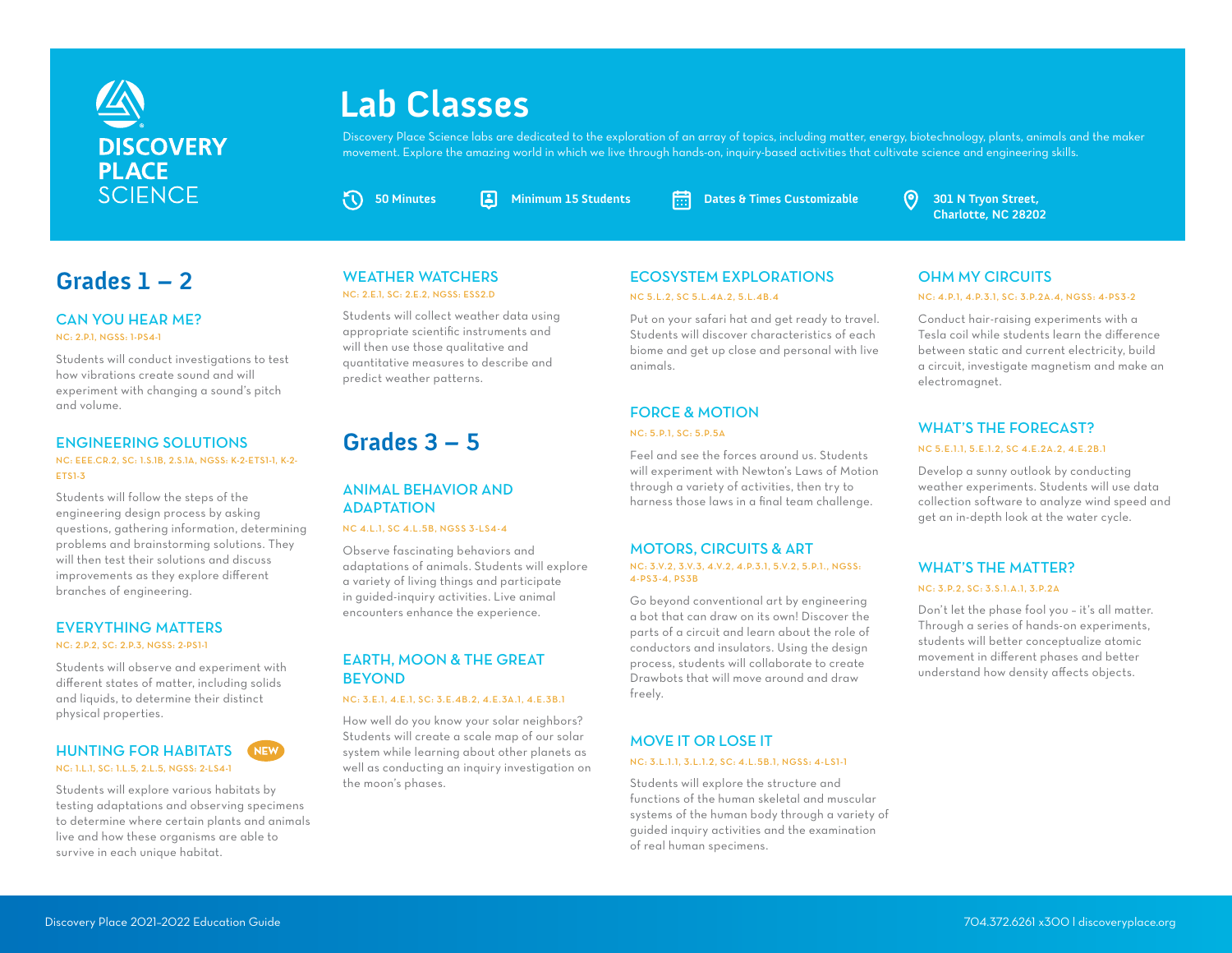## **Grades 6 – 8**

#### ADVANCED ROBOTICS

#### NC:7.P.1.1, SC: 6/7/8.S.1.A.2, NGSS: MS-ETS1

Get an introduction to programming logic and problem solving by utilizing LEGO® EV3 robots and Mindstorm software. Students will complete a series of challenges through robotic automation, including loops and sensor interactions.

#### CONCEPTS OF CHEMISTRY

#### NC: 6.P.2.1, 8.P.1.3, SC:7.P.2B.4 , NGSS: MS-PS1-2

Calling all future chemists! Students will mix molecules, investigate rate altering chemical manipulations and watch as it all goes out with a bang. Lab safety skills will be reviewed.

#### DNA DETECTIVES

#### NC: 7.L.2, SC: 7.L.4A, NGSS: MS-LS3

Explore genotypes, phenotypes, alleles and traits. Students will gain a deeper understanding of genes and heredity through a series of guided inquiry experiments and investigations.

#### ENERGETIC CONTRAPTIONS

#### NC: 7.P.1; 7.P.2, SC:6.S.1A, 6.P.3A.2, 7.S.1A.1, 7.S.1A.2, 8.S.1A.1, 8.S.1A.2, NGSS: MS-ETS1, MS-PS2

Launch yourself into medieval times and discover how catapults work, what they were used for and how we use catapult physics today. Students will utilize the design process to test their engineering skills and build a catapult that launches the furthest distance!

## FETAL PIG DISSECTION

#### NC: 7.L.1.3, 7.L.1.4, SC: 7.L.3B NGSS: MS-LS1-3

Students will gain a better understanding of the structure and function of the human body and the interdependency of organ systems through the completion of a fetal pig dissection.

*Additional material cost of \$10 per participant. Call for information about other specimens available to dissect.* 

#### TAKE A CELL-FIE!

#### NC: 7.L.1, SC: 7.L.3A, NGSS: MS-LS-1

Students will learn basic biotechnology skills as they delve into the human cell and its organelles. They will explore how it all contributes to the basic functions of life and capture images of their very own cells.

#### THE HUMAN BODY

#### NC: 7.L.1.3, 7.L.1.4, SC: 7.L.3B , NGSS: MS-LS1-3

Delve into the human body and discover the systems that keep you working. Students will discover the relationship between different body systems using hands-on activities and real human specimens.

#### WIND ENERGY

#### NC: 7.P.1, 7.P.2, 8.P.2, SC: 6.S.1A, 6.S.1B, 7.S.1A, 8.S.1A, NGSS: MS-ETS1

Learn about renewable energy sources by taking a closer look at wind energy. Students will use the design process to build wind turbine blades and attempt to power a light bulb.

#### Discovery Place cares about our teachers!

Did you know that teachers receive complimentary general admission to any one of our four locations?

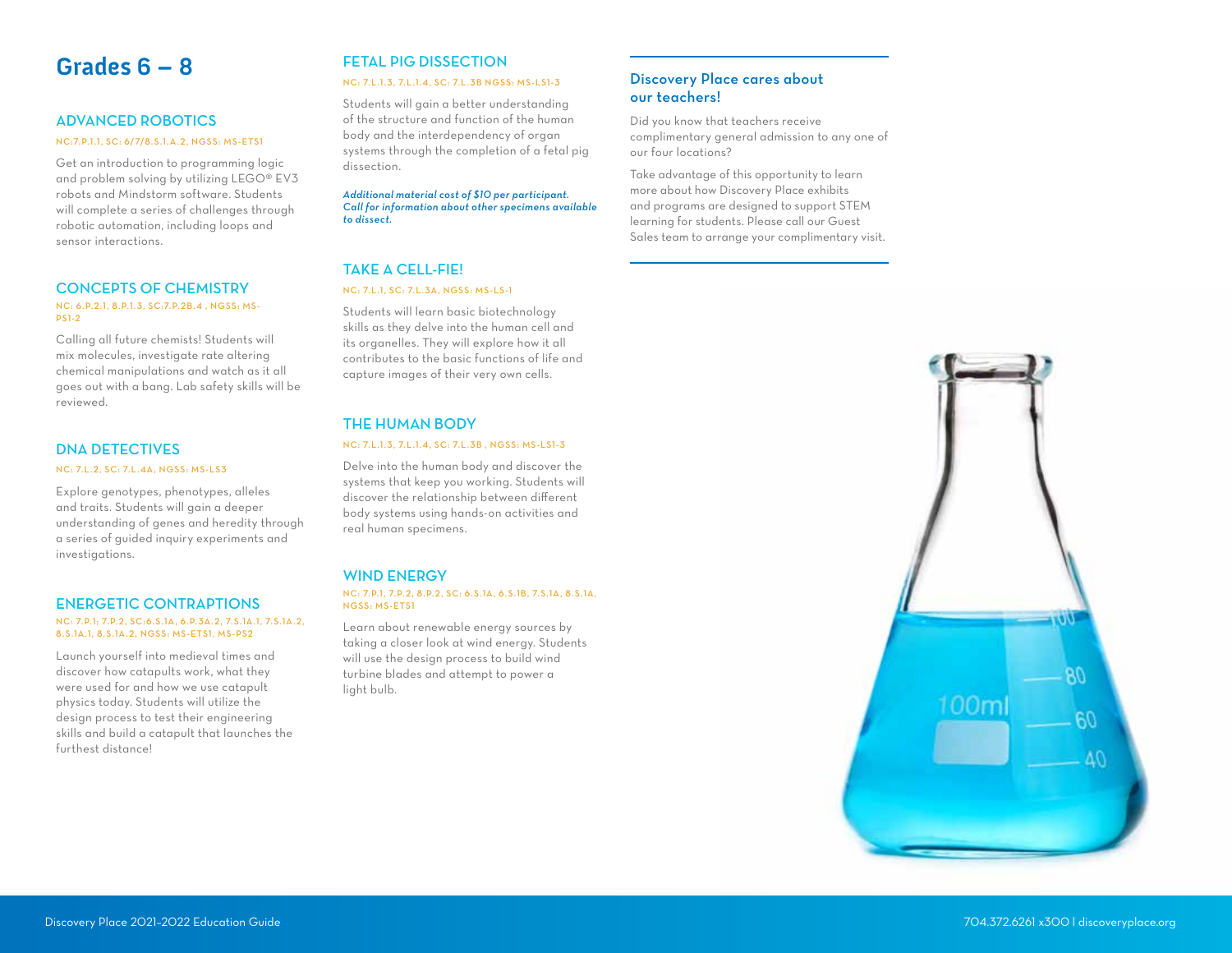

# **Huntersville Classes**

Discovery Place Kids - Huntersville offers a childhood learning experience like no other. Students explore their world, test new ideas, develop fine and large motor skills and gain self-confidence.

 $\Omega$ 

**50 Minutes Minimum 15 Students Dates & Times Customizable 105 Gilead Road** 

**Huntersville, NC 28078**

# **Grades Pre K – K** THE SCIENCE OF SENSES MAKE IT MOVE

#### COMMUNITY HELPERS NCSCOS K.E.1 (SS), K.C.&G.1

Community helpers are people whose jobs help the community be a better place. Children will explore different jobs to better understand the important role these helpers have in our community.

#### CREATIVE BUILDERS NC FOUNDATIONS HPD-5, HPD-8

Grab your hard hat, gloves and safety goggles and join our construction crew. Children will discover how to use tools in a safe environment, create original blueprints and experiment with simple machines.

#### FORECASTING THE WEATHER NCSCOS K.E.1

Become a mini meteorologist and use tools to gather and analyze weather data. Children will explore weather patterns and make predictions about the weather.

#### PASSPORT TO PLAY NCSCOS K.C&G.1, K.C.1

How do kids around the world play? Children will use their imaginations to travel the globe and play games from other countries. Children will then compare and contrast those games with games common in the United States.

#### THE SCIENCE OF SENSES NC FOUNDATIONS CD-1

**Grades 1 – 2**

BACKYARD BIOLOGY

Let's explore our backyards! Students will compare characteristics of plants and animals, discover what they need to survive and learn about their life cycles. They will take a close look at how humans can both negatively and

positively affect the environment.

INTERNATIONAL EXPLORERS

Climb on board to explore countries and cultures all over the world! This hands-on class will give students a glimpse of other places and show how similar we can be even if we are miles

NCSCOS 1.L.1

NES: 1.C.1

or continents apart.

Children will use the scientific method, real tools and their own observations to better understand how the senses work together. They will make hypotheses, test their predictions and come to conclusions as the five senses guide them in scientific learning.

# NCSCOS 1.P.1

It's all about push and pull! Explore the science behind gravity and other forces. Students will use textures to create friction, experiment with catapults and discover the strength of air in this hands-on program.

#### Discovery Place cares about our teachers!

Did you know that teachers receive complimentary general admission to any one of our four locations?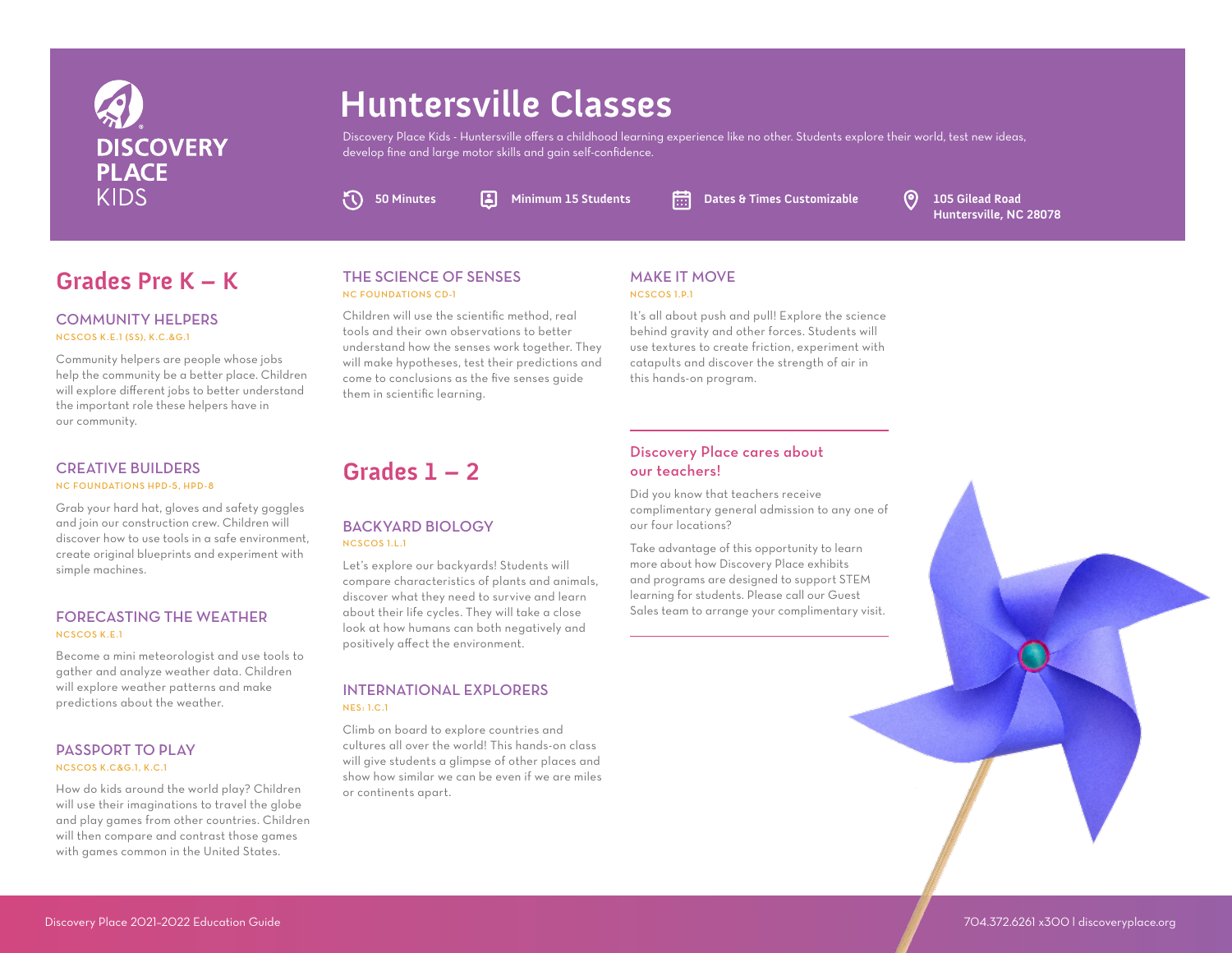

# **Nature Classes**

Discovery Place Nature classes provide an immersive learning experience for students to explore the Carolinas' native plants and animals and their role in our environment. Children will develop a sense of wonder and appreciation of the natural world through live animal encounters, fun hands-on activities, creative experiments and planetarium experiences.

**50 Minutes Minimum 15 Students Dates & Times Customizable 1658 Sterling Road**

**Charlotte, NC 28209**

# **Grades Pre K – K** HABITATS OF THE CAROLINAS<br>
NG: LL.L.SG: LS.1A.L.2.5.1A.L.2.L.5B.L.NGSS: 2-LS4-1 Discovery Place cares about

#### CAROLINA CRITTERS

#### APL-5, APL-9, LDC-4, CD-14, SC: K.S.1A.1, NC: K.L.1

Children will explore several groups of animals while comparing the differences and similarities between animals in each group. Using live animals and artifacts, they will investigate animals up close.

#### WHAT'S THE WEATHER?

#### NC: K.E.1, SC: K.E.3, CD-10, CD-15, NGSS: K-ESS2-1

Children will learn the ingredients needed to make weather and use real science tools to make weather predictions. They will also develop skills such as measuring, comparing, collecting data and recording observations.

## **Grades 1 – 2**

#### ANIMAL LIFE CYCLES

#### NC: 2.L.1, 2.L.2, SC: 1.S.1A.1, 1.S.1A.8, 2.S.1A.1, 2.L.5A.3, NGSS 1-LS3-1

Students will explore animal life cycles from birth through death. Using live animals, Museum specimens and interactive stations, they will compare the life cycles of different animals while recognizing there are similarities and differences among individuals of the same species.

#### HABITATS OF THE CAROLINAS

#### NC: 1.L.1, SC: 1.S.1A.1, 2.S.1A.1, 2.L.5B.1, NGSS: 2-LS4-1

Students will take a journey through the Carolinas from the mountains to the sea stopping along the way to explore how these habitats help meet the needs of native animals. They will examine real specimens and discover animals that call each habitat home.

#### BLUE SKIES AND STARRY NIGHTS

#### NC: 1.E.1, NGSS: 1-ESS1-1, SC: 1.E.3A.2, 1.P.2A.1

Students will immerse themselves in a planetarium experience and discover the differences in the day and night sky. Using live solar system models, students will recognize changes in the moon from day to day and even simulate a solar eclipse!

## **Grades 3 – 5** POWER OF POLLINATORS

#### NC: 3.L.2, 5.L.2, SC: 4.L.5B, 5.L.4B.3, NGSS: 4-LS1-1

Students will model pollination and discover why plants need pollinators to survive. Using hands-on group work, they will investigate the structures of a plant and observe pollinators up close.

# our teachers!

Did you know that teachers receive complimentary general admission to any one of our four locations?

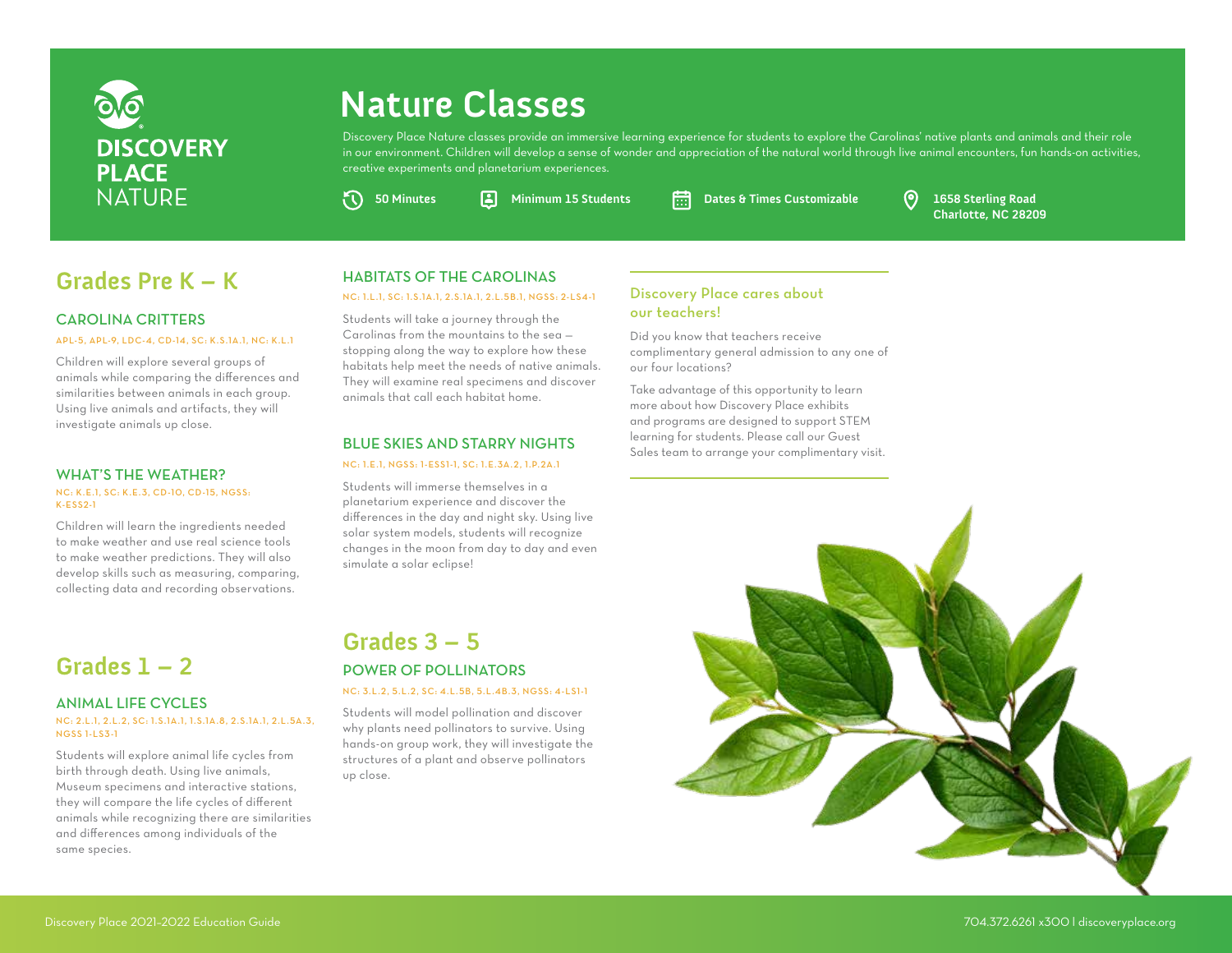

# **In-Person Outreach Classes**

Bring Discovery Place experiences to your school or community! Outreach programs are designed to meet the interests and educational requirements of your group by aligning curriculum with both North and South Carolina state standards and Next Generation Science Standards. These programs complement both in-school and out-of-school learning for Pre K through Grade 8.

**50 Minutes Maximum 25 Students Dates & Times Customizable**

## **Grades Pre K – K** SENSORY SCIENCE CATAPULT CREATORS

#### ANIMAL ADVENTURES

NC FOUNDATIONS: LDC, CD; SC: K.L.2A.3

Meet a variety of animal friends, including those with fur, feathers, scales and exoskeletons. Live animal encounters will be enhanced through play with lifelike puppets.

#### DINOSAUR DAYS

NC FOUNDATIONS: HPD, APL; NC: K.L.1; SC: K.L.2A.3

Children will become paleontologists as they excavate a dig site, explore real fossilized specimens and create models of imprint fossils.

#### LITTLE BUILDERS

#### NC FOUNDATIONS: APL, ESD, LDC, CD; NC: K.P.1; SC: K.S.1B.1; NGSS: K-PS2-1, K-2-ETS1-2

Children will use a variety of building materials to complete a series of problem-solving challenges that test and improve their solutions.

#### PUSH, PULL, GO!

#### NC FOUNDATIONS: CD-15, LD-7; NC: K.P.1,

Children will explore physics through play. They will experiment with position and motion of a variety of objects and how forces affect them.

#### SENSORY SCIENCE

 $\sigma$ 

NC FOUNDATIONS: CD-15, LDC-3, LDC-7; NC: K.P.2; SC: K.L.2A.4

Children will use their senses to make scientific observations while learning new vocabulary to describe the world around them.

#### WHAT'S THE WEATHER?

#### NC: K.E.1; SC: K.E.3A

Observe and describe weather conditions throughout the seasons. Engage in critical thinking to choose weather-appropriate clothing. Use real meteorological tools to explore how scientists utilize them to collect data.

## **Grades 1 – 2**

#### ALL ABOUT ANIMALS NC: 1.L.1, 2.L.1; SC: 2.L.5A, 2-LS4-1

Get up close and personal with the animal kingdom in this tactile exploration of seven major classes of animals. Students will learn how biologists classify animals by examining real specimens for unique characteristics. Students will have a close encounter with living creatures from Discovery Place!

#### SC: 1.S.1B.1, 2.S.1B.1, 2.S.1A; NGSS: K-2-ETS 1-1, K-2-ETS 1-3, ETS1.A, ETS1.B, ETS1.C

Throw yourself into catapults and the Engineering Design Process. Students learn about potential and kinetic energy as they design, build and improve their own catapults.

#### DINO TIME SC: 2.L.5A; NGSS: 2-LS4-1

Dig into paleontology! Students will explore real fossils, create their own imprint fossil and use tools to uncover the past.

#### I'M AN ENGINEER NC: 1.P.1; SC: 1.S.1B, 2.S.1B, 2.P.4A; NGSS: K-2-ETS-1

Discover what it's like to be an electrical, mechanical and civil engineer. Using the Engineering Design Process, students will analyze engineering challenges, design and construct solutions and test and improve their designs at three different engineering stations.

#### MATTER MATTERS

#### NC: 2.P.2.1; SC: 2.P.3A.1, 2.S.1A.4; NGSS: 2-PS1

Observe instantaneous phase changes featuring liquid nitrogen! Investigate the properties of solids, liquids and gases through hands-on experiments. Measure and compare different states of matter. Test for special properties in a variety of materials.

#### SOUND IS VIBRATION NC: 2.P.1; NGSS: 1-PS4-1

Students explore what sound is, how it is created and how we perceive it. Students will experiment with a variety of vibrating materials, as well as an oscilloscope and their own voices, to understand the relationships between frequency and pitch and amplitude and volume.

#### TODAY'S FORECAST NC: 2.E.1, 2.E.2A

Become amateur meteorologists by using weather tools to collect data such as temperature, precipitation and wind. Compare and analyze the data to determine seasonal weather patterns and communicate their meteorological findings through forecast presentations.

#### YOU CAN BUILD IT

NC: 1.P.1.3; SC: 1.S.1B., 2.S.1B.1; NGSS: K-2-ETS1-2; 2-PS1-1

Students will explore balanced forces and use their problem-solving skills to construct, test and improve model structures such as high-rise towers, bridges, pyramids and more.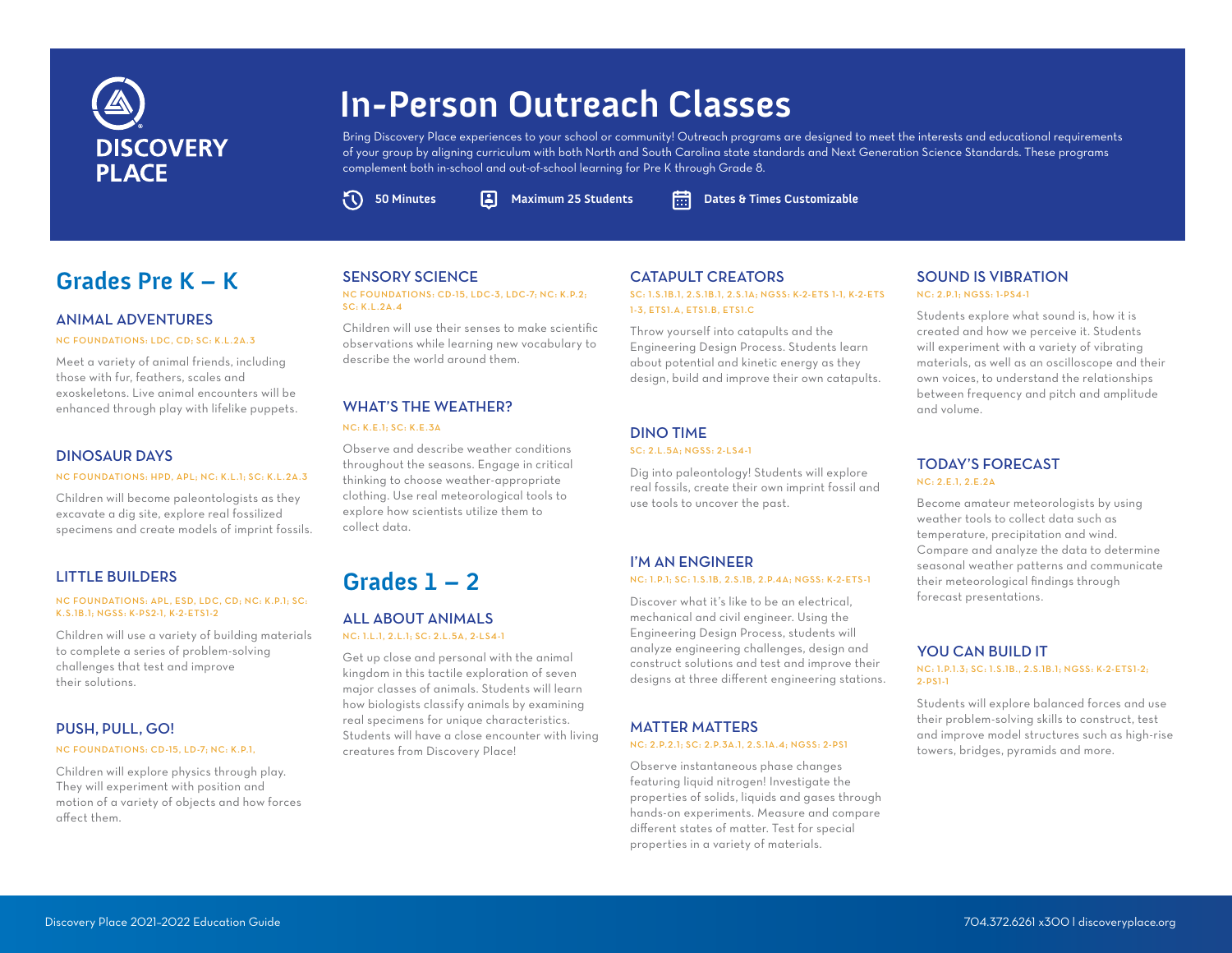## **Grades 3 – 5**

#### ALL THAT MATTERS

NC: 3.P.2.1, 3.P.2.2, 4.P.2.1; SC: 3.P.2A.2, 5.P.2A.1; NGSS: 5.P.2A.1

Conduct experiments to compare the properties of three states of matter: solids, liquids and gases. Observe rapid phase changes through liquid nitrogen demonstrations. Investigate a variety of materials by testing them for special properties such as conductivity, magnetism and opacity.

#### ANIMAL EXPLORATIONS

#### NC: 4.L.1.2, 5.L.2.1; SC: 4.L.5B.3, 5.L.4A.2; NGSS: 3-LS4-3, 4-LS1-1

Students will explore the adaptations that help animals from six different biomes meet their basic needs and survive. By observing and collecting data from numerous real specimens, learners seek to understand how animals adapt differently to various environments.

#### CHEMICAL CHANGES

#### NC: 5.P.2.3; NGSS: 5-PS1-4

Engage in action-packed chemical reactions, including exploding hydrogen balloons, while learning about the properties of materials, the difference between physical and chemical changes and how to recognize when a chemical change has occurred.

#### CODING ON CANVAS

#### NC: 3.V.3.3, 4.V.3.3, 5.V.1.3, 5.P.1.2, 3.CX.2.3, 4.CX.2.4, 5.V.3.2; SCVAS: ANCHOR STANDARD 1 AND 7

Using computational thinking and coding, students will program a robot to paint an original work of art. Students will examine works of art, create vector diagrams, design geometric art and write code in preparation for the creation of their 'classterpiece.' This introduction to STEAM illuminates the connection between art and technology.

#### ELECTRIFYING ATTRACTION

#### NC: 4.P.1, 4.P.2, 4.P.3; SC: 3.P.3A, 3.P.3B.1; NGSS: 3-PS2-3, 4-PS2-3, 4-PS3-4

Through hands-on exploration, students will build a variety of circuits, including series and parallel, investigate properties of magnets and explore the relationship between magnets and electricity. Experience an unforgettable visual representation of static and current electricity with a hair-raising Vann De Graaff encounter!

#### FORCES AND MOTION NC: 3.P.1.1, 5.P.1.1, 5.P.1.4; SC: 5.P.5A; NGSS: 3-PS2-1

Newton's Laws of Motion come alive in this class packed with hands-on activities. Students will perform experiments for each of Newton's Laws using tools such as hover pucks, fan cars and more. In a grand finale that synthesizes student learning of all three laws, witness a rocket car in action!

#### ESCAPE ROOM ROBOTS NC:.3.MD.2, 4.MD.1; CSS 35 -CS-03, 35 -DA-07, 35-AP-08

Help, my robot is trapped! Students will use critical thinking skills to analyze a given problem: their robot is trapped in a room. In order to escape, students must write code, troubleshoot and use computational thinking. Do your students have what it takes to crack the code and help their robot escape?

#### MUSCULOSKELETAL MARVELS  $NC: 3.1, 1.5.1, 1.2$

Examine real human bones, tissues and artificial joints to learn how the muscular and skeletal systems function together to support, protect and move the human body.

#### WIND ENERGY ENGINEER

#### NC: 4.P.3.1, 5.P.1.1; SC: 3.S.1B.1, 4.S.1B.1, 5.S.1B.1; NGSS: 4-PS3-1 AND 4

Harness the power of renewable energy by using critical thinking and problem-solving to design, build and test turbine blades to convert wind energy into electricity. Put the Engineering Design Process and your STEM skills to work to successfully complete this engineering challenge by generating the required amount of electricity.

#### CATAPULT ENGINEER

NC: 3.1.P.1.1, NC:5.P.1.1, NC: 5.P.1.2, NC: 5.P.1.4; SC: 5.P.5A; SC: 3.S.1B.1, 4.S.1B.1, 5.S.1B.1; NGSS: 3 -PS2-1, 4-PS3 -1, 4-PS3 -3, 3 -5 -ETS1-1,3 -5 -ETS1-2, 3 -5 -ETS1-3 NGSS: 3-PS2-1, 4-PS3-1, 4-PS3-3, 3-5-ETS1-1,3-5- ETS1-2, 3-5-ETS1-3

Participants will explore the physics of projectiles and potential and kinetic energy as they use the Engineering Design Process to design, build and improve their catapults to achieve the ultimate launch.

# **Grades 6 – 8**

#### ROBOTICS ENGINEER CSS: 68-CS-03, 68-AP-13, 68-AP-17, 68-AP-19

Students will be presented with a real-world challenge that can be solved with the help of a robot. They will use the Engineering Design Process, employ computational thinking, troubleshooting, coding and programming to achieve success.

#### CATAPULT ENGINEER

#### NC: 7.P.1.2; SC: 8.S.1B1; NGSS: MS-ETS1-1, MS-ETS1-1, MS-ETS1-3

Particiants will explore the physics of projectiles, and potential and kinetic energy as they use the Engineering Design Process to design, build, and improve their catapults to acheive the ultimate launch.

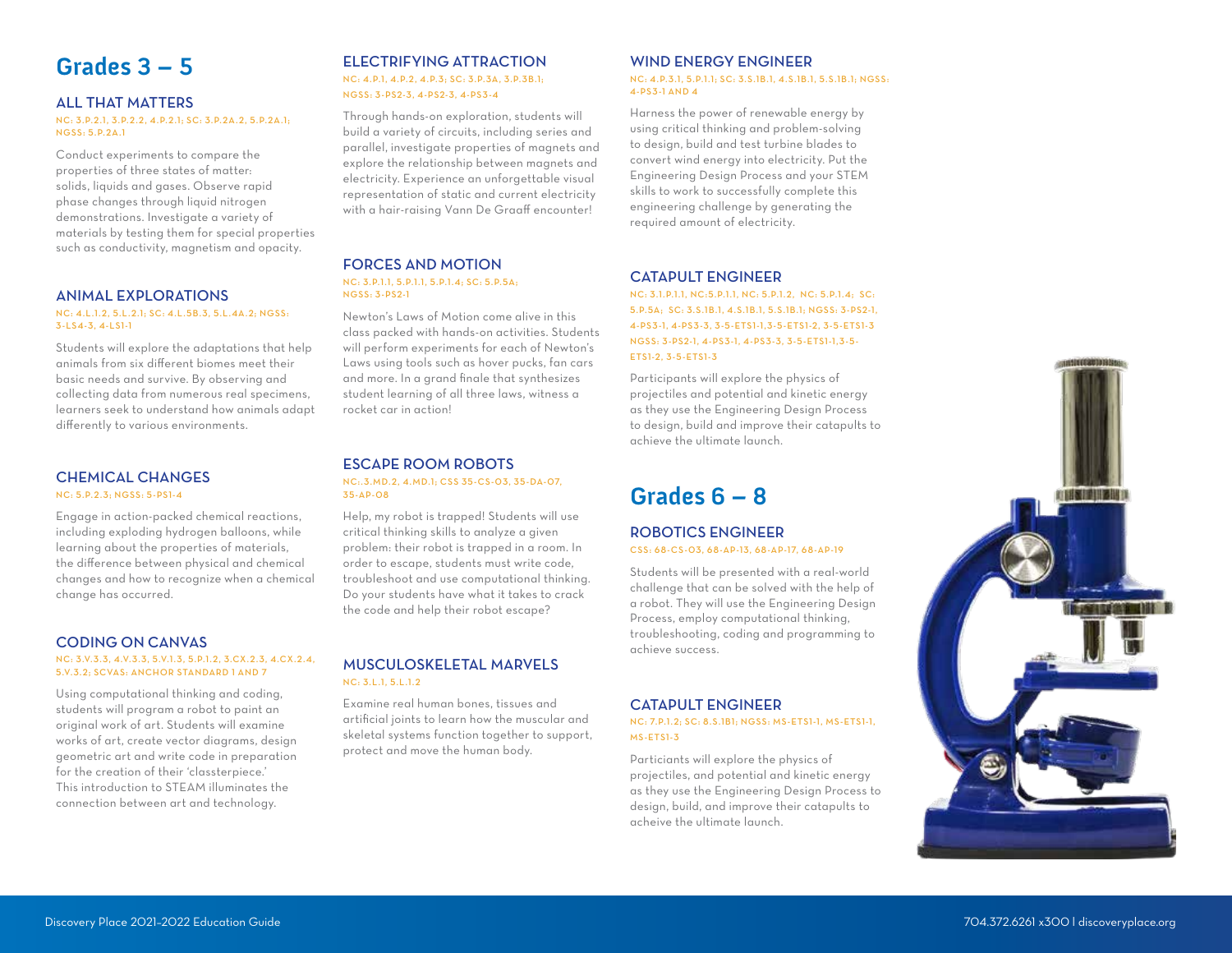# **DISCOVERY PI ACF**

# **In-Person Outreach Workshops**

Perfect for both schools and afterschool programs, these multi-session programs allow students to take a deeper dive into STEM through thematically linked, cross-curricular learning. Students will engage in real world applications, make career connections and cultivate problem-solving skills in specially curated experiences. We have a broad catalog of workshops to select from and offer customized programs to meet your needs.

ČV)

**3 or more one-hour sessions A** Maximum 25 Students **Dates & Times Customizable** 

#### BRIDGE BUILDING 101 **GRADES 3-5 AND 6-8**

SCSS: 8.P.2A.1, 8.P.2A.2, 8.P.2A.3, NGSS: MS-ETS1-1, MS-ETS1-2, MS-ETS1-3, MS-ETS1-4

Student engineers will uncover the physics behind forces applied to a bridge. They will design, build and test a bridge from balsa wood.

#### ENGINEERING DESIGN THINKING **GRADES 6 - 8**

SCSS: 6.S.1A, 6.S.1B, 7.S.1A, 7.S.1B, 8.S.1A, 8.S.1B, NGSS: MS-ETS1-1, MS-ETS1-2, MS-ETS1-3, MS-ETS1-4

Students will use the Design Thinking Process to produce a product or solve a problem. By developing a design-thinking mindset, they will focus on empathy, ideation, prototyping and experimentation.

#### ENGINEERING IS ELEMENTARY **GRADES 1 - 5**

#### SCSS: 1.S.1A, 2.S.1A, 3.S.1A, 4.S.1A, 5.S.1A, NGSS:K-2- ETS1-1., K-2-ETS1-2., 3 -5 -ETS1-1., 3 -5 -ETS1-2, NCES: VARY BY MAKE

Students will use the Engineering Design Process to design, build and test their own solution to a real-world problem.

#### DIVE INTO DISSECTION **GRADES 6 - 8** NCES: 7.L.1.3, 7.L.1.4, SCSS: 6.L.4, B.1, 7.L.3A.1,

7.L.3A.3, 7.L.3B.1, 7.L.3B.2

Students will gain an understanding of the systems of the human body and compare and contrast human systems with equivalent animal systems in this dissection-packed workshop.

#### FORENSICS CRIME LAB **GRADES 3-5 AND 6-8**

NCES: 6.P.2.1, 7.L.1.3, 7.L.1.4, SCSS: 7.L.3B.2, 7.L.4A.1

Students will use technology to decipher evidence found at a crime scene. DNA analysis, chromatography, weapon matching and spatter analysis are some of the tools available to student investigators to solve the crime

#### MINI MAKER **GRADES 1 - 2** SCSS: 1.S.1A, 1.S.1B, 2.S.1A, 2.S.1B, NGSS: K-2-ETS1-1, K-2-ETS1-2, K-2-ETS1-3, NCES: VARY BY MAKE

Students will become makers as they design, create, build, innovate and problem-solve in this hands-on workshop. They will engage in a series of make projects that highlight STEAM, allow for self-expression and foster critical thinking.

#### MINI CSI **GRADES 1 - 2**

#### NCES: 2.L.2.2

Students will become detectives during this crime-busting workshop. They will apply investigative techniques including fingerprint analysis, chromatography and chemical analysis to solve a mystery.

#### ROBOTICS **GRADES 3 - 5**

#### NGSS: 3-5-ETS1-1, 3-5-ETS1-2, 3-5-ETS1-3

Students will use a variety of robots to explore coding, debugging and using sensors. Can you program your robot to successfully complete a series of challenges?

#### THINK IT, PLAN IT, MAKE IT **GRADES 3 - 5**

#### NCES: VARY BY MAKE, SCSS: 3.S.1A, 3.S.1B, 4.S.1A, 4.S.1B, 5.S.1A, 5.S.1B, NGSS: 3 -5 -ETS1-1, 3 -5 -ETS1-2, 3-5-ETS1-3, "

Students will use tools and technologies to build, innovate and problem-solve as they channel their inner scientist, engineer and artist to create, think critically and cooperate on a series of STEAM-based makes.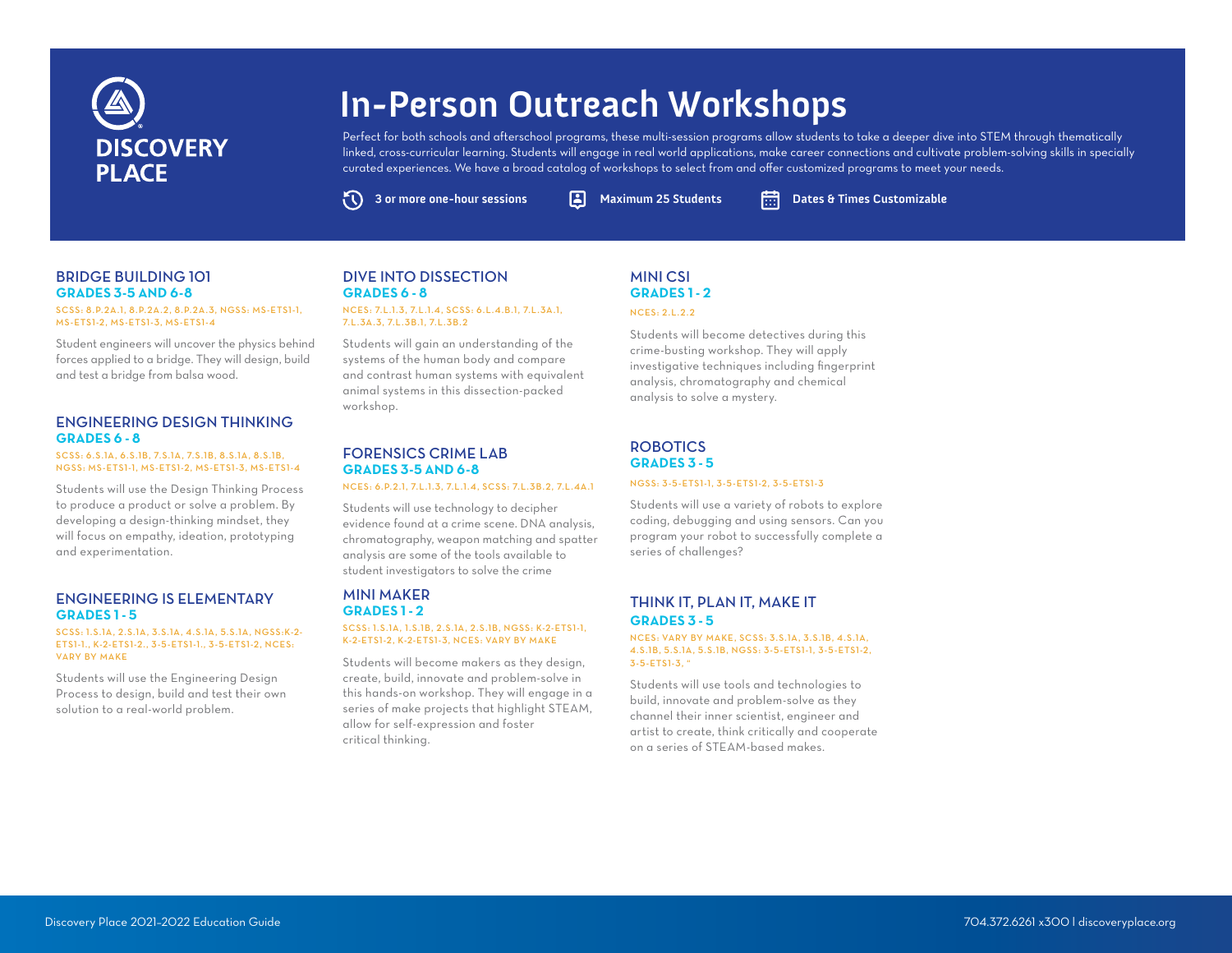# Assemblies Starlab

Energize your students with a highoctane science experience. Assemblies can accommodate up to 300 students at a time and cover a wide range of topics. The dynamic action includes audience participation, demonstrations and live experiments.



**Grades K – 8**

#### **MATTER OF SCIENCE**

NCSCOS 2.P.2, 3.P.2, 6.P.2

Chemistry and physics come alive during this action-packed presentation. Wow your students with wonder-filled demonstrations involving combustion, changing states of matter, electricity and liquid nitrogen.

## **Grades 3 – 8**

#### ENERGY, ENERGY, ENERGY

NCSCOS 3.P.1, 3.P.3 4.P.1.2, 4.P.3.1,7.P.2, 8.P.2 Without energy we wouldn't be able to listen to music, play sports or finish our homework. Students will identify energy and energy transformation as amazing demonstrations illuminate the science behind electrical, chemical and thermal energy.

# **Planetarium**

Starlab Planetarium requires access to electricity and set up space of 11 feet in height x 22 feet in width. Maximum capacity inside the small dome: 30, large dome: 50.

#### DAY AND NIGHT **PRE K – GRADE 2**

Explore our ever-changing sky and learn to recognize differences in the day and night sky, including changes in the appearance of the moon.

#### SOLAR SYSTEM SPECTACULAR

#### **GRADES 3 - 8**

Explore the solar system to learn about the sun, planets, asteroids and moons that make up Earth's neighborhood.

#### STARRY STARRY NIGHT **GRADES 3 - 8**

Witness the wonders of the universe in this in-depth look at the relationship between Earth and its nearest neighbor in space. Learn about what causes day, night and changes in the appearance of the moon.

# **Festival Booths**

Festival Booth programs display exciting science topics for visitors to explore at their leisure. Each experience consists of a table staffed by a Discovery Place educator conducting hands-on experiments and demonstrations as well as self-guided learning time. Small groups of visitors will have a brief (5-10 minute) interaction at each booth. Appropriate for all ages and a great addition to festivals, family nights, school functions and community events.

FC **1 Hour** 扁 **Dates & Times Customizable Approximatley 60 Visitors**

# **Family STEM Nights**

Want to get the entire community involved in STEM? Family Nights are a great way to engage and inspire learners of all ages. From explosive assemblies, out of this world Starlab planetarium programs and live animal encounters, we can design an unforgettable experience for the whole family. Perfect for back to school nights, PTA events, and community celebrations.

**90 minutes Dates & Times Customizable** 

# **Basic Package**

UP TO 150 PARTICIPANTS

Select 1: Starlab Planetarium (1 hr)

4 Station-based Experiments (1 hr) *requires volunteer assistance*

Festival Booth (1 hr)

## **Premium Package**

UP TO 300 PARTICIPANTS

Select 2: Starlab Planetarium (1 hr) 4 Station-based Experiments (1 hr) *requires volunteer assistance* Festival Booth (1 hr)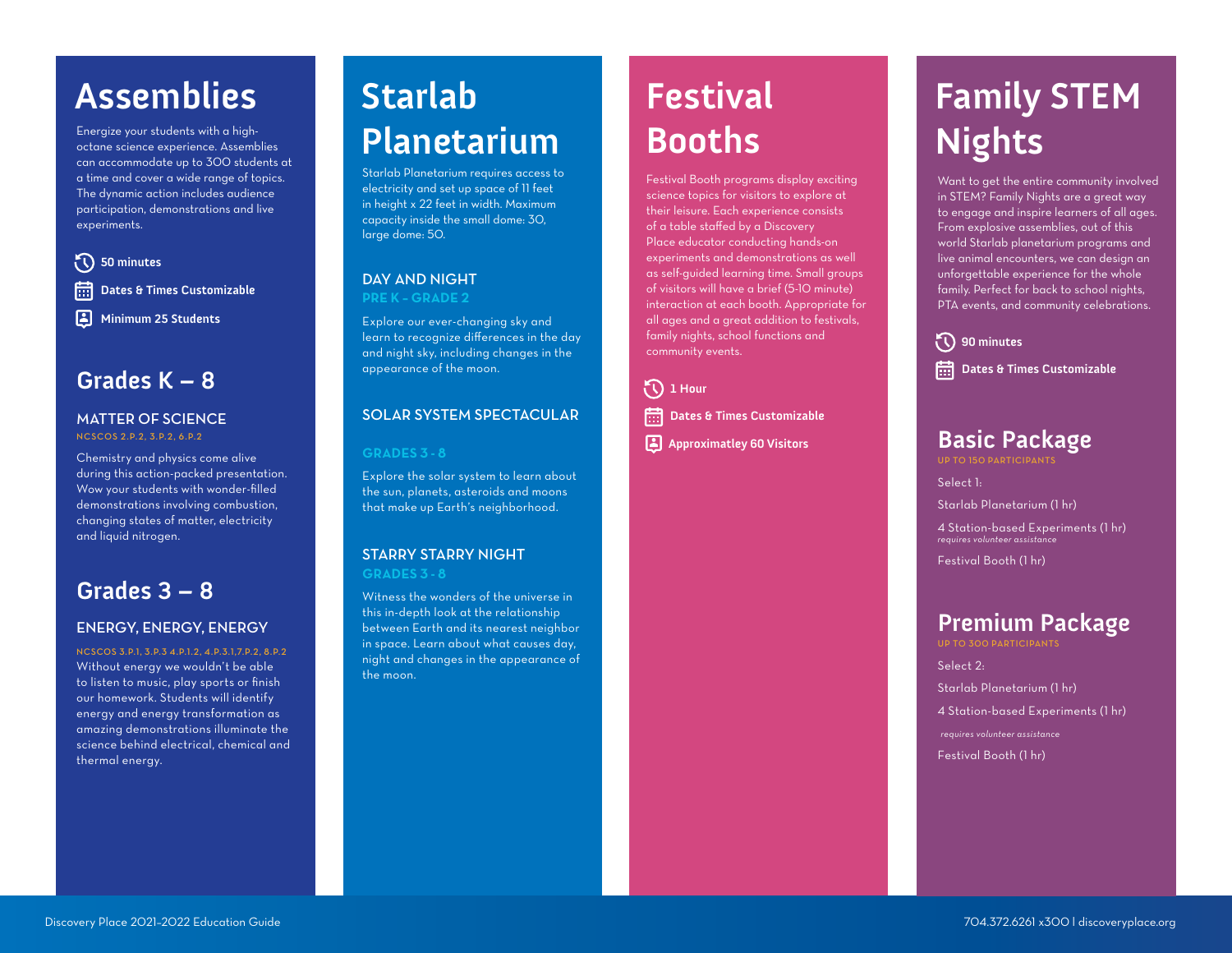

# **Virtual Classes**

Bring exciting demonstrations and at-home experiments right to your virtual classroom. These engaging and interactive classes are tailored to your class's grade level and curriculum standards.

 $\sigma$ 

**45 Minutes Maximum 25 Students Dates & Times Customizable**

*All programs originate in our Digital Studio Sponsored by T-Mobile*

# **T** Mobile

#### AEROSPACE ENGINEER **GRADES 3 – 8**

NASA's Artemis mission, which will put the first woman and next man on the Moon, will pave the way for the ultimate goal of sending astronauts to Mars by 2024. Engage in engineering challenges to aid Artemis astronauts in their mission.

#### ALL THAT MATTERS **GRADES 3 – 8**

NC: 3.P.2, SC: 5.P.2A.1

Through demonstrations featuring liquid nitrogen and at-home experiments, students will gain a greater understanding of the properties of matter in its various phases and how heat affects particle motion and density.

#### ANIMAL ECOLOGY **GRADES 6 – 8**

#### NC: 8.L.3.; SC: 7.EC.5A.1; NGSS: MS-LS2-3

Students will meet Discovery Place's Ambassador Animals to explore the relationships between producers, consumers and decomposers, while working with an educator to demonstrate how abiotic and biotic factors affect animal populations in an ecosystem.

#### ANIMAL LIFE CYCLES **GRADES 1 – 2**

NC: 2.L.1.1; SC: 2.L.5A.2; NGSS: 1-LS3-1

Students meet Discovery Place's Ambassador Animals to observe and describe the needs of all animals. Then, they will work with an educator to describe the life cycles of different animals.

#### ANIMALS IN THEIR ENVIRONMENT **GRADES 1 – 5**

#### NC: 4.L.1.2, 5.L.2.2; SC: 3.L.5B.2; NGSS: 4-LS1-2, 5-PS3.1

Students meet a few of Discovery Place's Ambassador Animals to learn about animal habitats. They will then work with an educator to describe the needs of different animals in their environment.

#### BODY SYSTEMS **GRADE 3 - 8**

Explore the human body and discover the tissues, organs and systems that keep you working. Observe real human specimens and join in at-home activities to analyze several body systems.

#### FORCES AND MOTION **GRADES 3 – 8**

NC: 3.P.1, 5.P.1; SC: 5.P.5; NGSS: 3 -PS2-1

Newton's Laws of Motion come alive in this class with exciting demonstrations coupled with at-home experiments. Students make predictions and investigate how changes in mass, force, gravity and friction affect the motion of an object.

#### I'M AN ENGINEER **GRADES 1-2** SC: K.S.1B, 1.S.1 B.1, 2.S.1B.1, 2.S.1A; NGS: K-2-ETS 1

Students discover what it's like to be an engineer. Using the Engineering Design Process, we will analyze engineering challenges, design and construct solutions and test and improve our designs.

#### MATTER MATTERS **GRADES 1-2**

NC: K.P.2, 2.P.2.1, SC: 2.P.3A.1, 2.P.3A.3, 2.P.3A.4, NGSS: 2-PS1-4

Students observe instantaneous phase changes featuring liquid nitrogen! We will investigate the properties of matter and its different phases through at-home experiments.

#### MOVING WITH ANIMALS **PRE K – K**

In this interactive class, students will meet Ambassador Animals from Discovery Place. They will identify the differences between living and nonliving things and work with an educator to demonstrate how animals move.

#### MUSCULOSKELETAL MARVELS **GRADES 3 – 5**  $NC: 3.1.1$

Students investigate real human bones, tissues and artificial joints to learn how the muscular and skeletal systems function together to support, protect and move the human body.

#### PUSH, PULL **GRADES 1-2**

Explore how forces such as pushes, pulls, gravity and magnets can affect the motion of an object. Students will make predictions and conduct at-home experiments.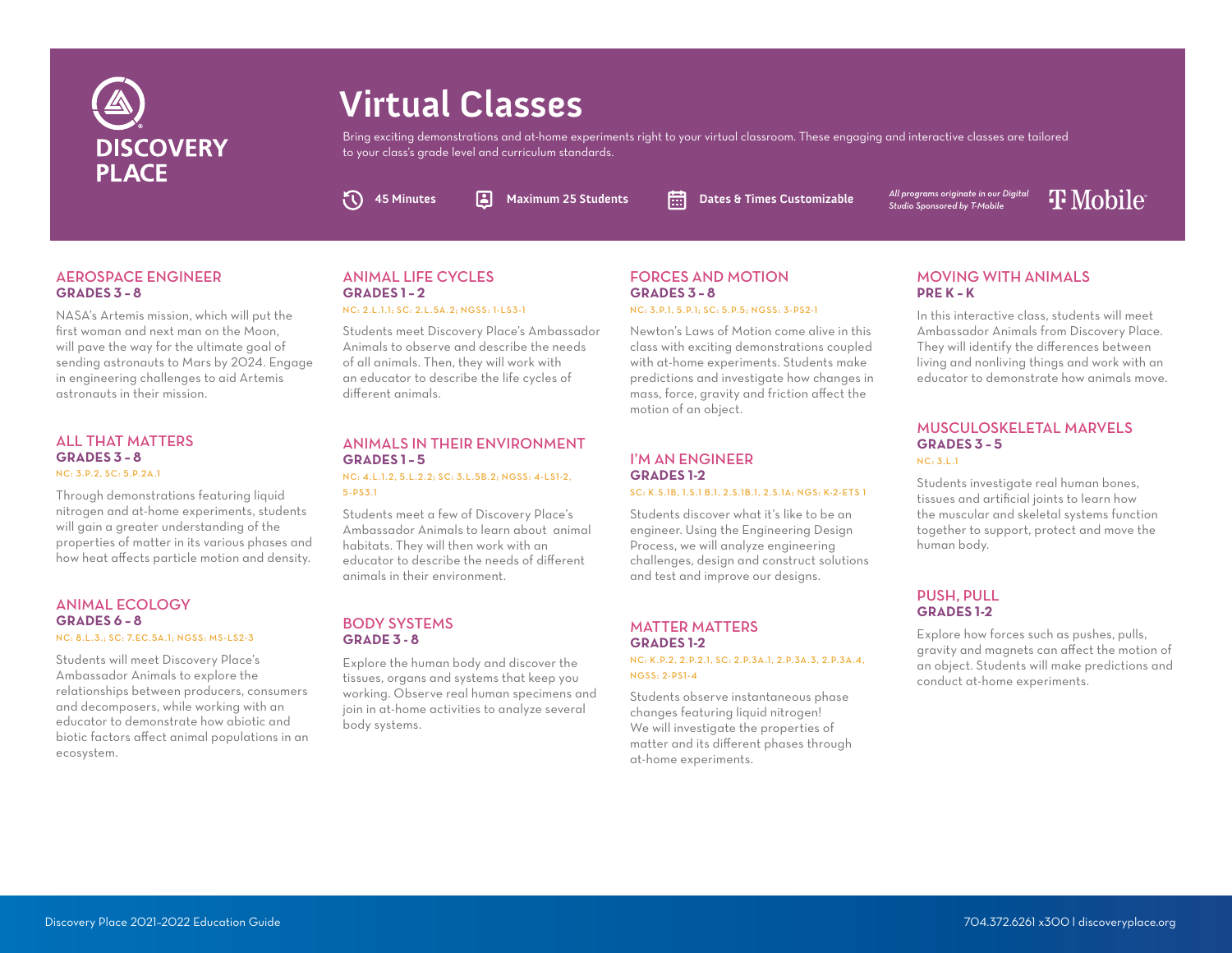#### SOLAR SYSTEM SPECTACULAR **GRADES 3 – 8** NC: 6.E.1; NGSS: MS-ESS1-3

Travel through the solar system with our virtual planetarium to learn about the sun, planets, asteroids and moons that make up Earth's neighborhood. Investigate space exploration as you join Apollo astronauts on a trip to the Moon and visit the red planet with the Mars rovers.

#### STARRY, STARRY NIGHT **PRE K – GRADE 5**

NC FOUNDATIONS: APL-1,2,8; NC: 1.E.1, NC: 4.E.1; SC: 1.E.3A, 4.E.3B; NGSS: 1-ESS-1, 5-ESS-1

Witness the wonders of the universe in this in-depth look at the Earth, Moon and Sun system. Learn about what causes day and night and changes in the appearance of the Moon. Students will observe and recognize patterns in the night sky.

#### STORYBOOK SCIENCE **PRE K – K** NC: K.A.1.1, RL.K.9, RL.K10; SC: K.S.1B; NGSS: K-2-ETS1

Can your house stand up to the Big Bad Wolf? Can you build a bridge over the river? Students will use engineering skills to test the science behind some of your favorite stories.

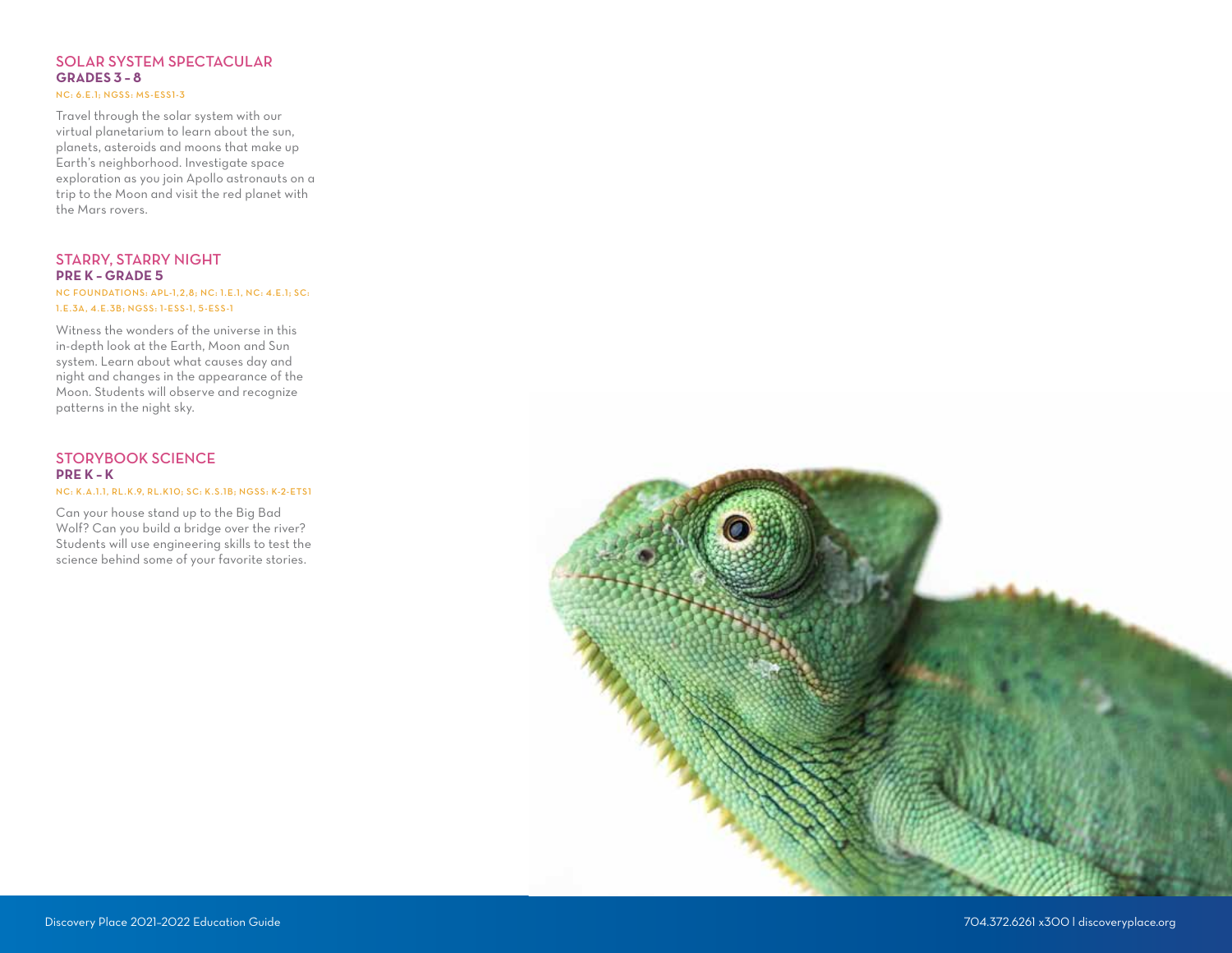

# **Virtual Assemblies**

Bring science and nature to your students through a virtual connection. Our educators will create an educational experience that draws students in and keeps them engaged.

**30-Minutes Unlimited Students Dates & Times Customizable**

*All programs originate in our Digital Studio Sponsored by T-Mobile*

**T** Mobile

#### A MATTER OF SCIENCE GENERAL AUDIENCES

Chemistry and physics come alive during this action-packed presentation. Wow your students with wonder-filled demonstrations featuring combustion, changing states of matter, electricity and liquid nitrogen.

#### ANIMAL CARE: BEHIND-THE-SCENES GENERAL AUDIENCES

Our Museums are home to a wide variety of animals. Go behind-the-scenes with our curators and animal residents to discover what goes into providing proper diet, environment and enrichment for our animal ambassadors.

#### BACKYARD BIOLOGY GENERAL AUDIENCES

Students will have the opportunity to experience science and nature firsthand through live animals, exciting demonstrations and engaging conversations. Join our curators and resident animals as they share some tips on how to explore and discover the richness of your backyard. Plus, learn some techniques to see and to hear what is hiding in plain sight all around you.

#### JOURNEY TO SPACE - VIRTUAL PLANETARIUM GENERAL AUDIENCES

 $\sigma$ 

Witness the wonders of the universe in our virtual planetarium as we journey into our solar system and beyond. Explore planets, moons, constellations and galaxies as well as learn about the past, present and future of space exploration.

#### PHYSICAL PHENOMENA GENERAL AUDIENCES

Follow along with our Museum educators as they demonstrate the fascinating physical phenomena and science principles that govern our world. Join us virtually to experience some amazing exhibits in Discovery Place's Cool Stuff exhibit along with experiments in our virtual lab.

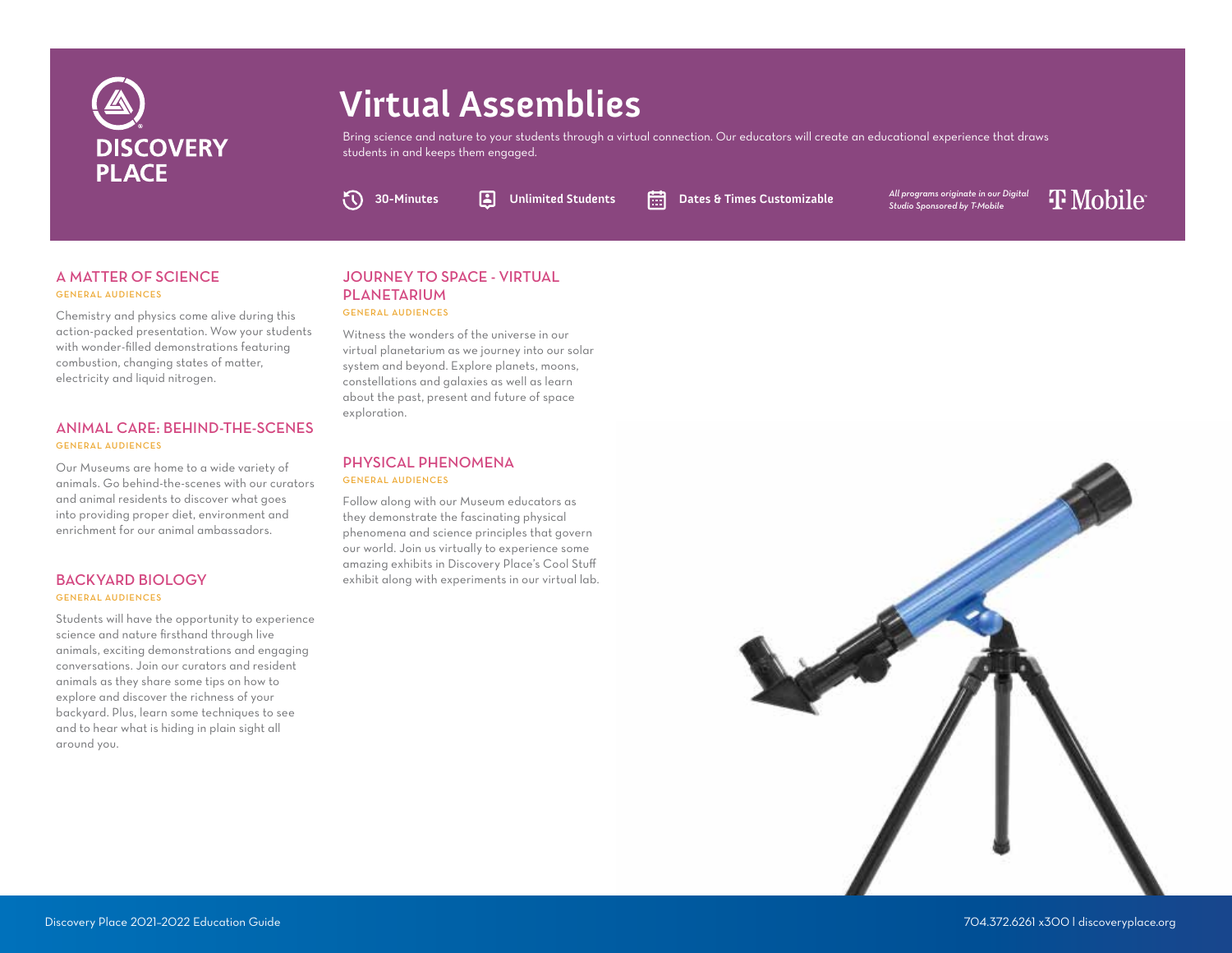# **Pricing**

## **Field Trips to a Discovery Place Museum**

Enrich your summer experience and give your students something special to look forward to with a visit to a Discovery Place Museum. Price with a minimum reservation of 15 paid participants during filed trip visit. One adult chaperone required for every 10 students and admitted to the Museum for free. Additional chaperones will be charged the fees listed above. To ensure the safety of all students, chaperones must stay with their group at all times.

| <b>DISCOVERY PLACE SCIENCE</b>    |    |
|-----------------------------------|----|
| <b>DISCOVERY PLACE NATURE</b>     |    |
| DISCOVERY PLACE KIDS-HUNTERSVILLE |    |
| DISCOVERY PLACE KIDS-ROCKINGHAM   | ፍራ |
| <b>MUSEUM CLASSES</b>             |    |
|                                   |    |

## **Workshops on Your Campus**

Multi-session programs focusing on a single science topic facilitated on your campus.

| <b>TIER 1 WORKSHOP 6 SESSIONS</b>  | \$1,800 |
|------------------------------------|---------|
| <b>TIER 1 WORKSHOP 12 SESSIONS</b> | \$3,600 |
| <b>TIER 2 WORKSHOP 6 SESSIONS</b>  | \$2,100 |
| <b>TIER 2 WORKSHOP 12 SESSION</b>  | \$4,200 |

## **Outreach Options at Your School**

Bring Discovery Place Educators to visit your school.

| <b>CLASS</b>                                 | <b>\$250</b> |
|----------------------------------------------|--------------|
| <b>ASSEMBLY</b>                              | \$450        |
| <b>MOBILE STAR LAB PLANETARIUM (SMALL)</b>   | \$250        |
| <b>MOBILE STAR LAB PLANETARIUM (LARGE)</b>   | <b>\$350</b> |
| <b>FESTIVAL BOOTH (2 HOUR)</b>               | <b>\$350</b> |
| <b>FESTIVAL BOOTH (EACH ADDITIONAL HOUR)</b> | \$100        |
| <b>FAMILY STEM NIGHT</b>                     | <b>\$350</b> |
| <b>FAMILY STEM NIGHT PREMIUM</b>             | \$450        |
| <b>IN-COUNTY MILEAGE</b>                     | \$25         |
|                                              |              |

# **Virtual Outreach Options**

Exciting demonstrations and at-home experiments right to your virtual classroom live streamed from our Digital Studio sponsored by T-Mobile.

| <b>CLASS</b>        | \$200 |
|---------------------|-------|
| <b>ASSEMBLY</b>     | \$350 |
| <b>SCIENCE KITS</b> | \$12  |